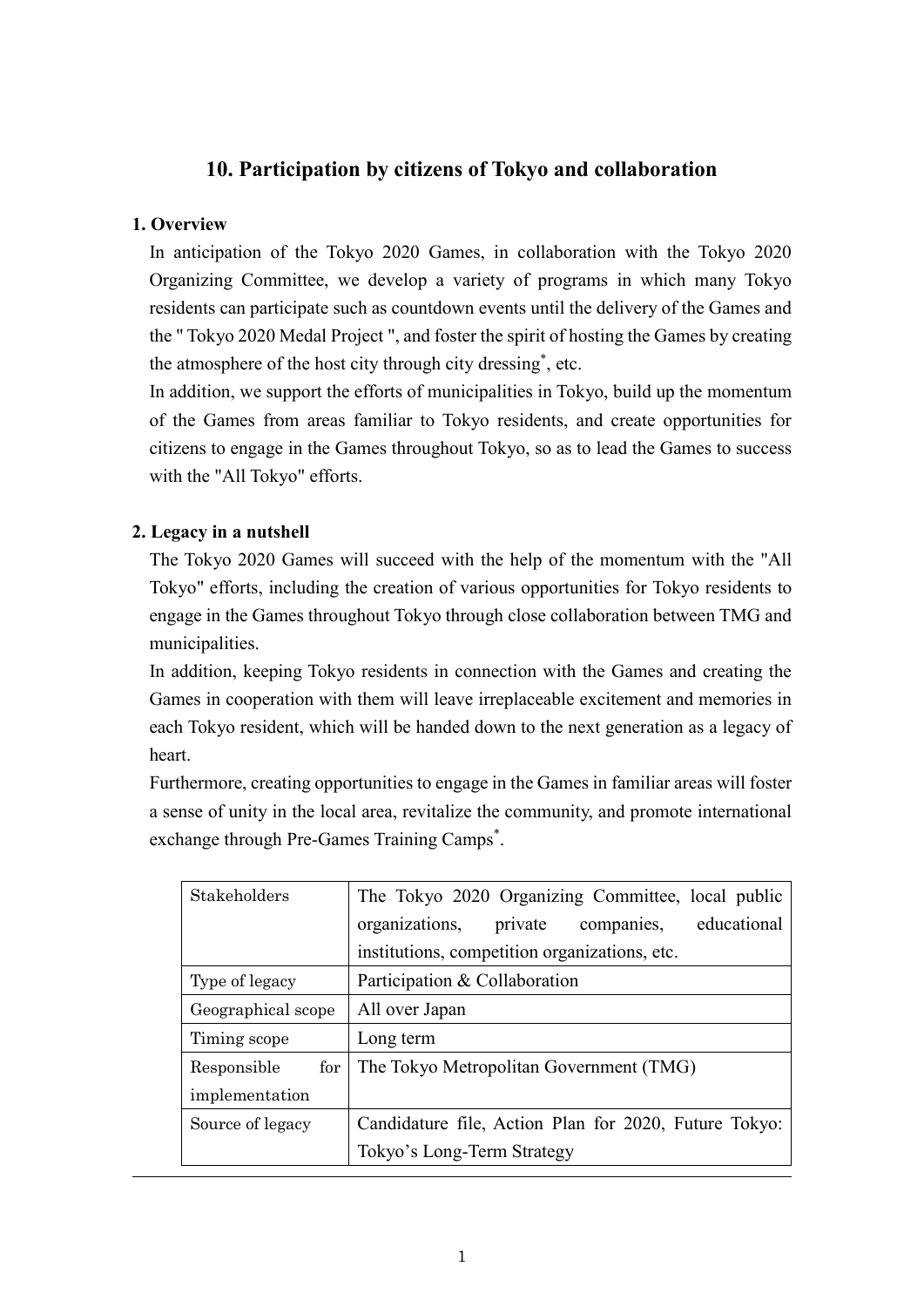| Associated SDGs | 10- Reduced Inequalities, 17- Partnerships |  |
|-----------------|--------------------------------------------|--|
|-----------------|--------------------------------------------|--|

#### **3. Development**

### **(1) Why**

The Tokyo 1964 Games, a symbol of post-war reconstruction, brought great excitement throughout Japan, and it remains in memories of many people which have been handed down from generation to generation.

In order to make the Tokyo 2020 Games, the second time held in Tokyo, a historic event that will remain deeply in people's hearts, it is necessary to have each Tokyo citizen engage in the Games with responsibilities for the success of the Games, so as to build up the momentum of the Games with the "All Tokyo" efforts.

#### **(2) When**

| FY2014 | The countdown event was carried out (2020 days to go for the                         |  |
|--------|--------------------------------------------------------------------------------------|--|
|        | Olympic Games, 2000 days to go for the Paralympic Games)                             |  |
| FY2015 | The countdown event was carried out (5 years to go)                                  |  |
|        | Tokyo Paralympic Experience Program "NO<br><b>LIMITS</b><br>The                      |  |
|        | <b>CHALLENGE"</b> was started                                                        |  |
|        | *A program that allows visitors to experience the charm of the Paralympic            |  |
|        | Games through competition experiences, panel and equipment exhibitions,              |  |
|        | athlete talk shows, etc. has been conducted throughout Tokyo                         |  |
| FY2016 | The official emblems for the Tokyo 2020 Olympic and Paralympic                       |  |
|        | Games were decided                                                                   |  |
|        | The countdown event was carried out (4 years to go)                                  |  |
|        | Live Sites <sup>*</sup> were provided in Tokyo, etc. during the Rio 2016 Games       |  |
|        | Started the Tokyo 2020 Olympic and Paralympic Flag Tour*                             |  |
|        | The "Tokyo 2020 Medal Project" started collection at TMG Building                    |  |
|        | The website "Tokyo 2020 Pre-Games Training Camps" opened                             |  |
| FY2017 | The countdown event was carried out (3 years to go, 1000 days to go)                 |  |
|        | Live Sites were provided in Tokyo, etc. during the PyeongChang                       |  |
|        | 2018 Winter Games                                                                    |  |
|        | The Tokyo 2020 mascot design was decided                                             |  |
|        | The "Project to Promote Radio Calisthenics" started                                  |  |
| FY2018 | The countdown event was carried out (2 years to go, 500 days to go)                  |  |
|        | The Tokyo Torch Relay Executive Committee was established                            |  |
| FY2019 | The countdown event was carried out $(1 \text{ year to go}, 6 \text{ months to go})$ |  |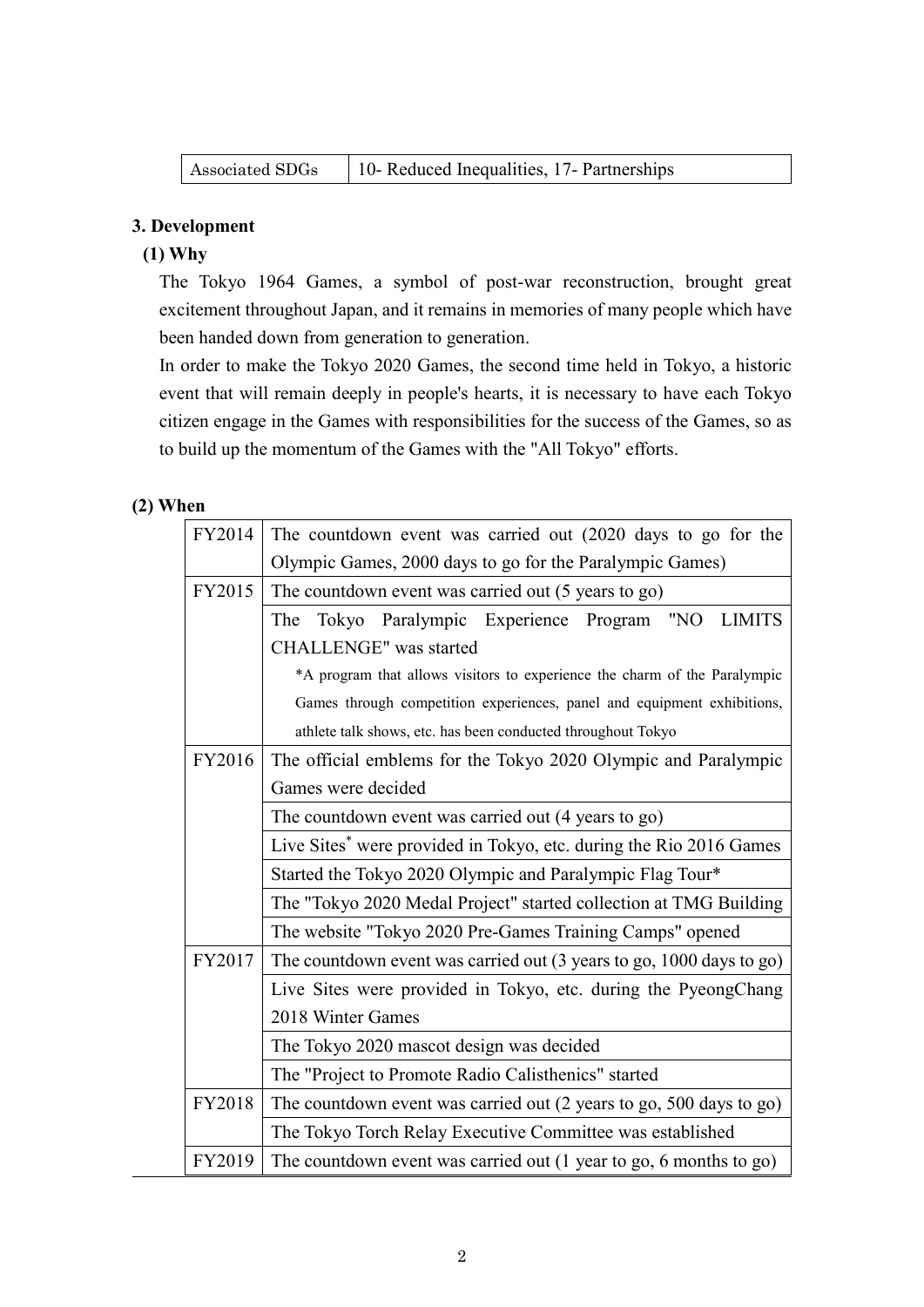| The Tokyo 2020 Olympic Torch Relay rehearsal was carried out  |
|---------------------------------------------------------------|
| FY2021   The countdown event was carried out (100 days to go) |
| The Tokyo 2020 Olympic Torch Relay started                    |

#### **(3) Who**

TMG

#### **(4) How**

- $\bigcirc$  In collaboration with the Organizing Committee, etc., we foster the spirit of hosting the Games with the philosophy of "All Japan", through countdown events, the flag tour throughout all municipalities in Tokyo, and then the entire country, etc.
- $\circlearrowright$  We prepare for the implementation of a torch relay that tours the 62 municipalities in Tokyo, support for PR for attracting Pre-Games Training Campsand develop initiatives that utilize the Tokyo 2020 mascots and Olympic and Paralympic flags, etc. at events held all over Japan.

<Olympic Games Tokyo 2020 1-Year-to-Go Ceremony > <Tokyo 2020 Paralympic Games 1-Year-to-Go Ceremony>[1]



<Flag Tour (Ogasawara Village)> [2]



<Olympic Torch Relay>





<Mascots of the Tokyo 2020 Games>





[1] Future Tokyo: Tokyo's Long-Term Strategic Vision (TMG)

[2] Towards 2020 –Building the Legacy- (TMG)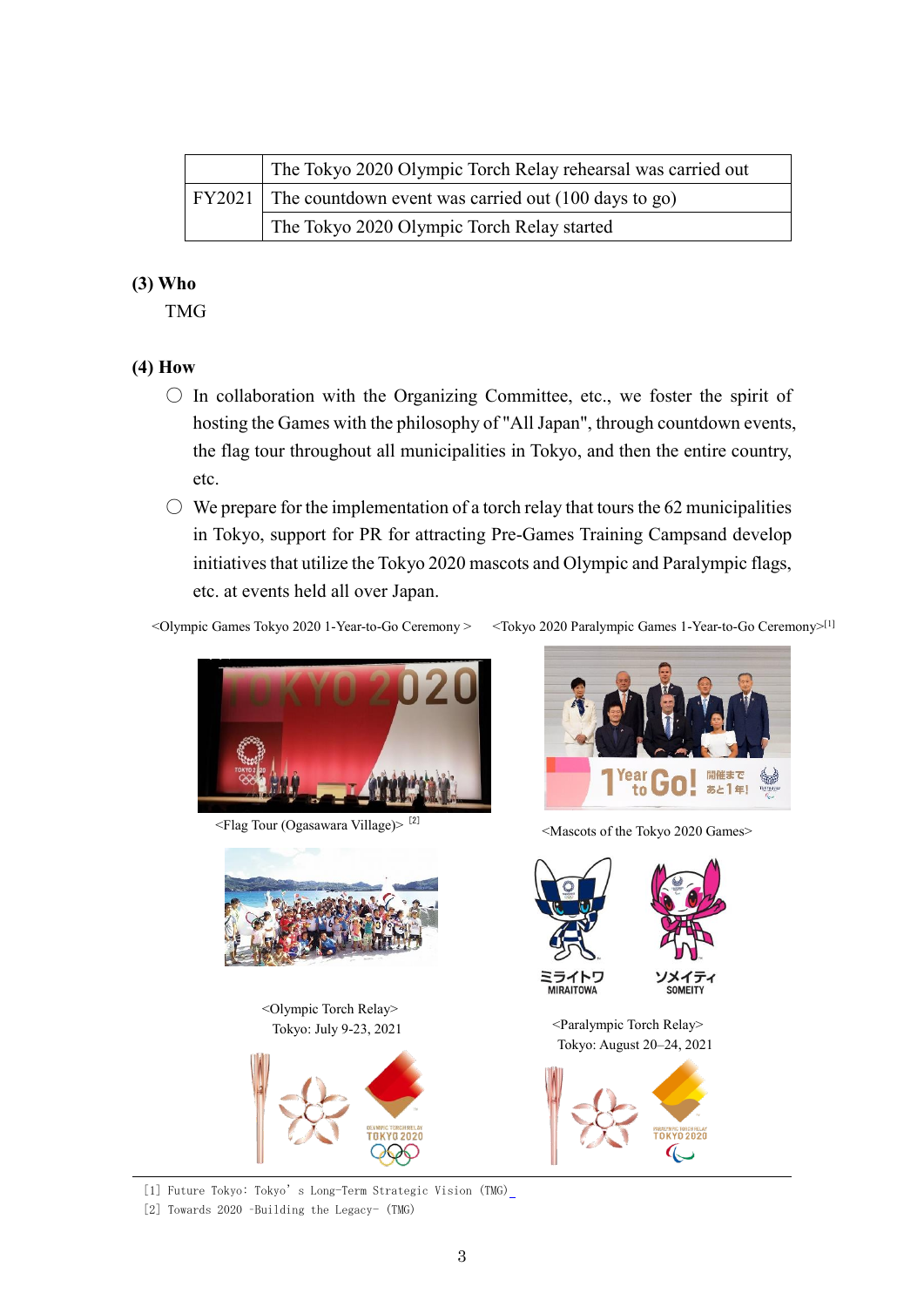- $\circ$  In order to enhance the festive atmosphere of the Games and to transmit the charm of the host city to the world, we install spectacullars such as city dressing with uniform design decorations in the last miles<sup>\*</sup>, airports, main stations, etc., and the Olympic and Paralympic symbols, so as to create an atmosphere of hospitality for people visiting Tokyo.
- $\circlearrowright$  We extend expanded support to municipalities involved in the hosting of the Games to foster a momentum in making "All Tokyo" efforts, such as providing subsidies for conducting Games-related projects and their legacy installations.
- $\bigcap$  In collaboration with the Organizing Committee, etc., we carried out collection while engaging in the "Tokyo 2020 Medal Project", which utilizes small household appliances collected from all over Japan to make 5,000 medals for the Tokyo 2020 Games, and promoted PR activities by utilizing events and videos, so as to

<Event for celebrating the fact that the number of items received at the Tokyo Metropolitan Government Building exceeds  $100,000$  in the Medal Project $>^{[3]}$ 



accelerate collection by Tokyo residents and citizens of Japan and fostered the spirit of holding the Games.

 $\circ$  We support proactive initiatives of municipalities and utilize the "Tokyo 2020" Participation Program\* " to encourage a wide range of people to participate in Games-related events, etc., so as to foster the spirit of holding the Games throughout Tokyo and make sure that various efforts triggered bythe Games take root in the local area even after the Games.



- We record the change in appearance of Tokyo before and after the Games and also the appearance of Tokyo at the time of the Games as videos, and transmit them so as to hand them down to the next generation.
- $\circ$  We develop the Tokyo Paralympic Experience Program "NO LIMITS CHALLENGE" in order to raise awareness and promote understanding of the

<sup>[3]</sup> Future Tokyo: Tokyo's Long-Term Strategy (TMG)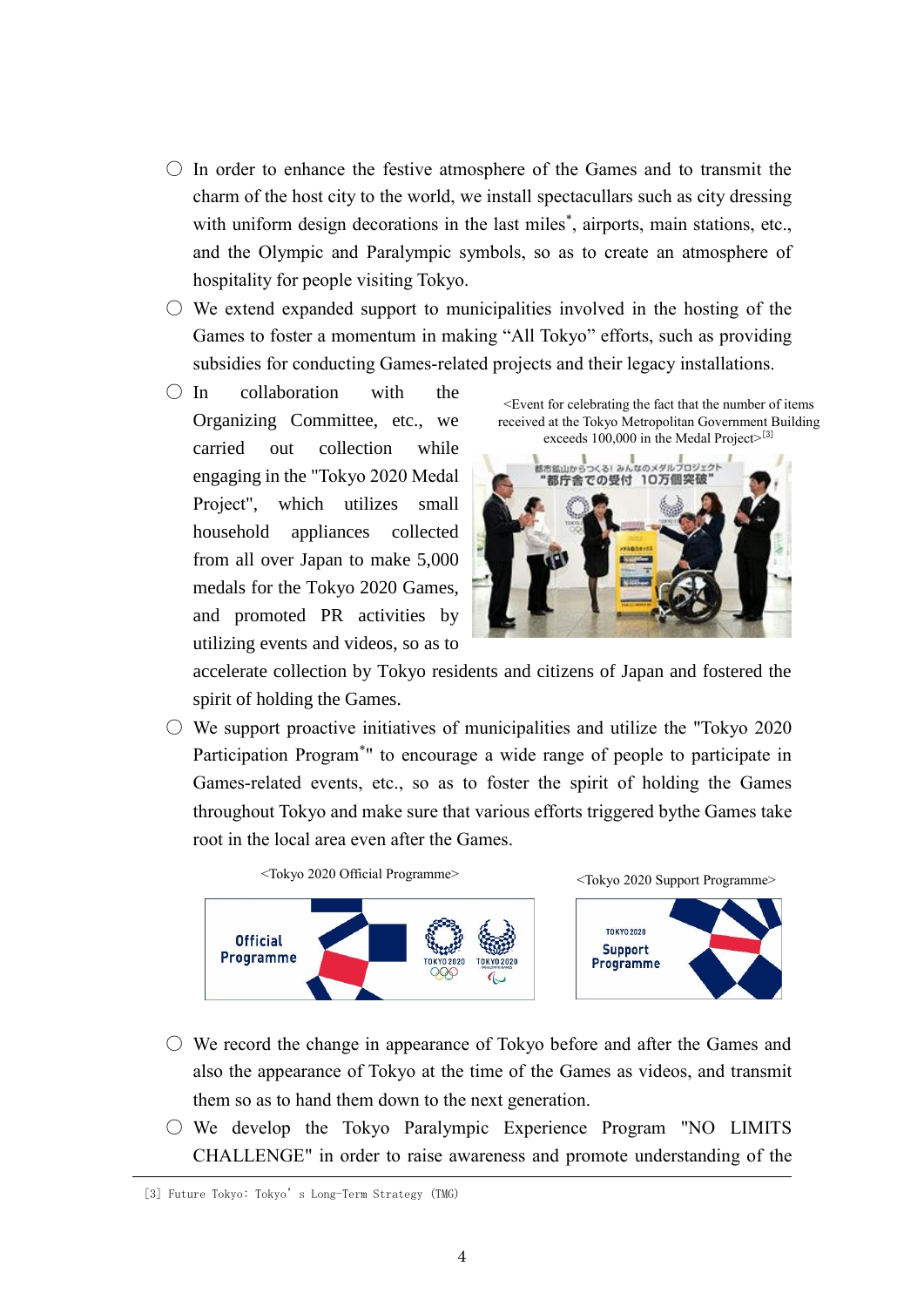Paralympic sport.

- $\circlearrowright$  We consider systems for providing Tokyo residents with opportunities to experience Para sports in their local municipalities.
- $\bigcirc$  Through "TEAM BEYOND<sup>\*</sup>", a project to support para-sports federations to host international competitions, and a project to cheer and support para-sports, we provide opportunities for many people to watch para-sports games with others while learning the rules and highlights of each sport, so as to encourage Tokyo residents to watch the sports.
- $\circ$  We effectively and proactively promoted candidate sites for Pre-Games Training Camps in Tokyo, including the Tama area, to relevant organizations in each country.
- $\circ$  We developed 54,000 foreign hospitality language volunteers in collaboration with municipalities, companies, organizations, etc. We are continuing to host follow-up seminars with the aim of further building the momentum fostered among volunteers.
- $\circ$  After the Tokyo 2020 Games, we intend to host events to celebrate the achievement of national team medalists and to express our appreciation to the Japanese people and Tokyo residents for their support in the Tokyo 2020 Games, leaving the unique and moving experiences and memories etched in the minds of many people as legacies.

#### **(5) Benefits**

As each citizen of Tokyo has a variety of connections to the Tokyo 2020 Games, including activities as a foreign hospitality language volunteer and cooperation with the " Tokyo 2020 Medal Project ", people will feel that the Games is their own Games, and irreplaceable excitement and memories will remain as a legacy of heart.

In addition, implementation of the Tokyo 2020 Torch Relay, Tokyo Paralympic Experience Program "NO LIMITS CHALLENGE", Flag Tour, etc. throughout Tokyo and participation of Tokyo residents in various programs in familiar areas will foster a sense of unity in the local area and revitalize the community.

Furthermore, continuous international exchange will be developed between the country which holds Pre-Games Training Camps and the municipalities.

#### **4. Facts and figures**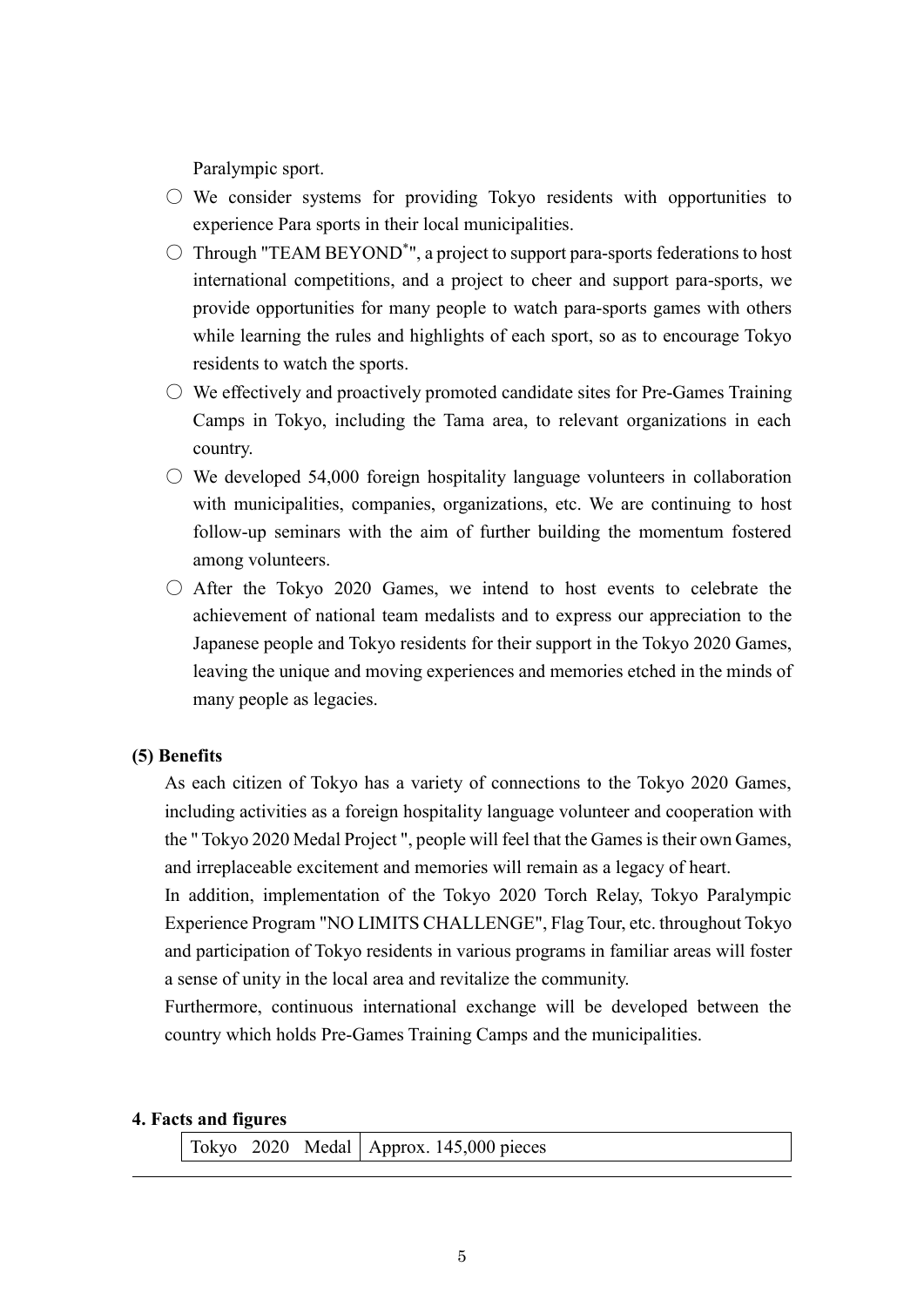| Project (reception at    | [Reference] 100% collection of metal required for       |
|--------------------------|---------------------------------------------------------|
| TMG Building)            | approx. 5,000 medals including gold, silver, and copper |
|                          | (nationwide)                                            |
| Expansion of the         | About 54,000 people in total                            |
| spread of, training,     |                                                         |
| and utilization of       |                                                         |
| volunteers (training     |                                                         |
| $\circ$ f<br>hospitality |                                                         |
| language volunteers      |                                                         |
| for foreigners)          |                                                         |
| Implementation of        | So far implemented in every municipality in Tokyo       |
| the Tokyo Paralympic     |                                                         |
| Experience Program       |                                                         |
| "NO<br><b>LIMITS</b>     |                                                         |
| <b>CHALLENGE"</b>        |                                                         |

(Achievements as of March 2020)

# **5. Explanation of Terms**

| City dressing         | Decoration of the entire host city of the Olympic and           |
|-----------------------|-----------------------------------------------------------------|
|                       | Paralympic Games with a consistent appearance                   |
| Pre-Games             | Training that athletes participating in the Olympic and         |
| <b>Training Camps</b> | Paralympic Games voluntarily perform before the Games           |
|                       | so as to alleviate the jet lag and adapt to the climate. In the |
|                       | past Games, these camps were usually carried out not only       |
|                       | in the host city but also anywhere in the host country and      |
|                       | in neighboring countries, etc.                                  |
| Live site             | An official project for the Olympic and Paralympic              |
|                       | Games, where people can enjoy powerful live broadcasts,         |
|                       | stage events, competition experiences, etc. instead of the      |
|                       | competition venues.                                             |
| <b>Tokyo 2020</b>     | A project that was developed nationwide, starting with the      |
| Olympic and           | 62 municipalities, and disaster-stricken areas in Tokyo, to     |
| Paralympic Flag       | make use of the Olympic and Paralympic Flags and boost          |
| Tour                  | the spirits of All Tokyo and All Japan.                         |
| Last mile             | A route for spectators to walk between the assumed              |
|                       | station<br>the<br>competition<br>around<br>the<br>and<br>venue  |
|                       |                                                                 |